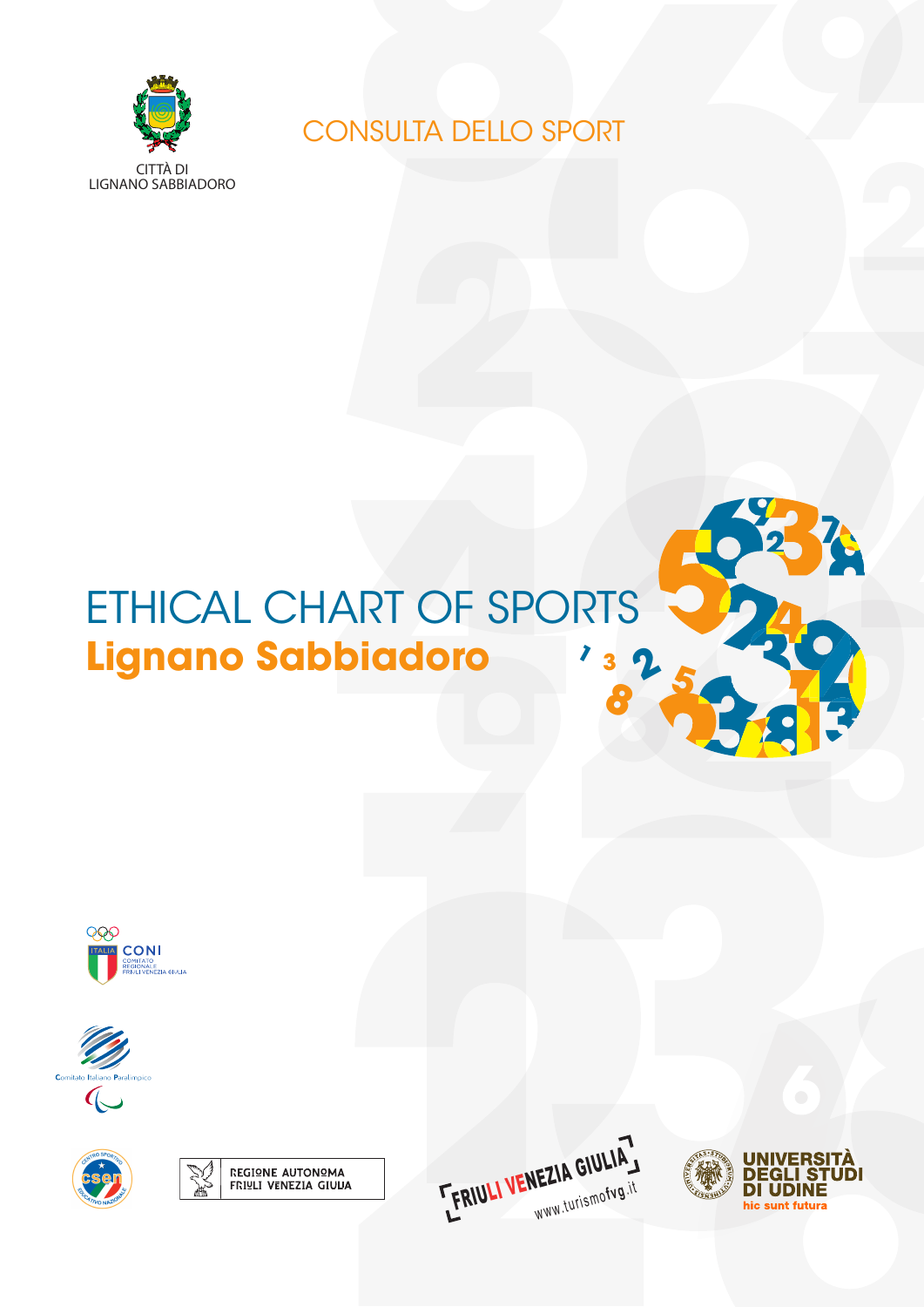*Thanks to the kind collaboration to:*

Prof. Daniele Fedeli *Teacher of special pedagogy Università degli studi di Udine*

## Dr. Alessandro Vergendo

*A.F.R.U. Facilitator – A.I.F. Trainer S.I.Co. Counselor – Presidente Apnea Evolution*

Andrea Cucchi

*C.E.O./R&D Point-7 Coach & Manager Black Team* 

Dr. Andrea Paschetto *Psycologyst Project coordinator "ETHICAL CHARTER OF SPORTS"*

Adriano Pradissitto *President of the SPORTS BOARD of Lignano Sabbiadoro*

## Alessandro Marosa

*Deputy Mayor – Sports Assessor of the Municipality of Lignano Sabbiadoro*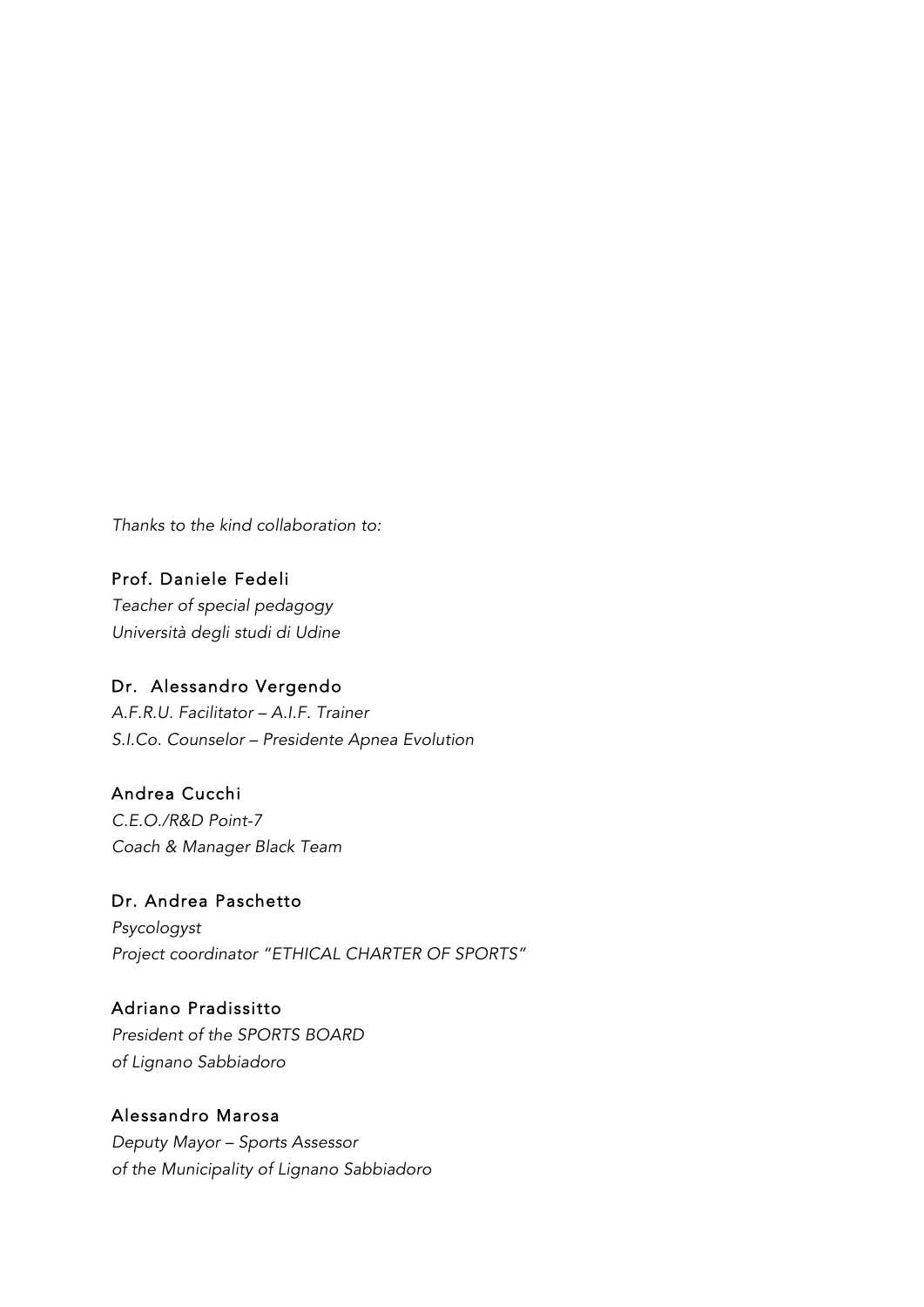#### Foreword

The aim of Lignano Sabbiadoro Ethical Chart of Sports is to promote di ethical principles shared by Amministrazione Comunale (the Council) e dalle Associazioni Sportive Dilettantistiche (Amateur Sport Associations), applying them to welcoming the athlete and handling the criticalities, to the needs of the locality and the touristic market, to the planning of the sport activities with a special focus on the educational purpose of sports.

Citta (Town) of Lignano Sabbiadoro appreciates the paramount importance of Sports on a educational, cultural, socio-economic, turistic, environmental and health-wise level.

It promote the associationism, the development and maintenance of sports facilities, the organisation of big impact events, the spread and realisation of projects dedicated to promote sport culture, welcoming, inclusion and integration. It also promotes a healthy and sustainable lifestyle, based on physical and mental exercise, on a healthy diet, on taking care of the environment and on a behaviour that respects rules and other individuals.

Lignano Sabbiadoro Town recognises the priceless value of its environmental heritage, it safeguards it and it always evaluates the impact when planning any initiative, both on a material way (eg. developing new facilities) and on a more intellectual way (eg. planning events). It makes it available to the local and turistic public, committing to make the sports activities (especially the water/sea related ones which characterise the territory) easily available to everyone. It also pays close attention to the work of the sports associations which, offering mostly outdoor activities, are the territory's wardens.

It encourages the scholastic and professional training of skilled job positions connected to the sports-touristic industry, competent in organising, run and promoting activities and events.

It organises and coordinates the town sports life and the related planning relationships through Consulta dello Sport (Sports Board), which all associations and sports societies member of Lignano Sabbiadoro Albo Comunale (Council Register) rely to.

It invites at last the teaching community formed by cultural and sports associations, educational institutes and families to make a didactic pact based on shared principles in order to reach the development targets (independence, identity, self-confidence, selfefficiency, honesty and perseverance) useful to the active and cooperative introduction of young people in society.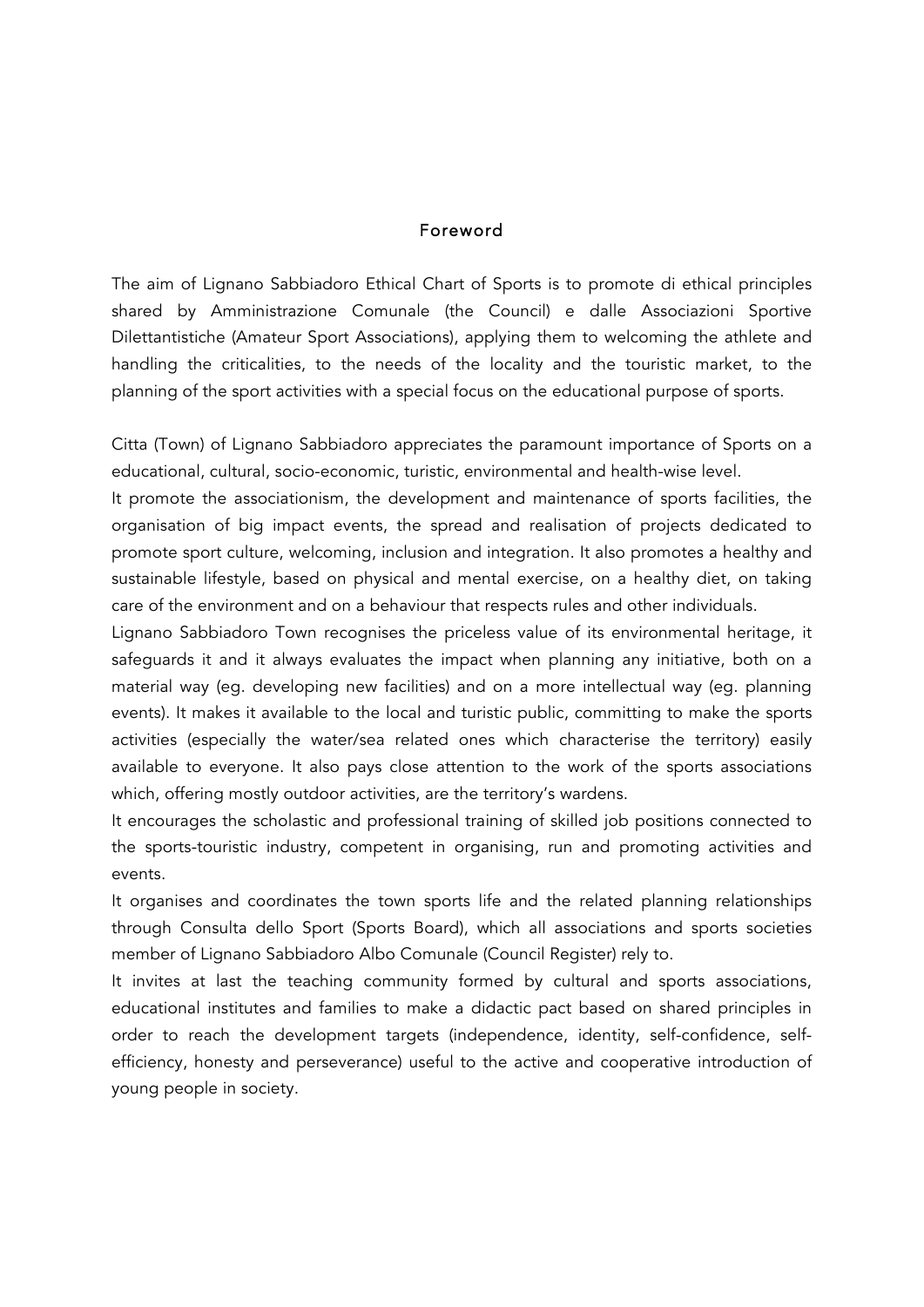*Consulta dello Sport di Lignano Sabbiadoro (Lignano Sabbiadoro Sports Board)*

## *Sports Code of ethics*

*1st May 2019*

## *Art. 1*

The subjects considered by the Sports Code of Ethics who therefore must respect and apply its principles are:

- Sportsmen/women and athletes;
- Associations and sports societies (managers, coaches, chaperones and people involved on other levels in sports activities) which operates regularly or occasionally in Lignano Sabbiadoro;
- Institutions and authorities which promotes sports;

Other entities invited to respect the principles described in this document are:

- Economic operators and dealerships (local or temporary businesses);
- Social operators, recreation organisers;
- Gyms, leisure centres and sports businesses not registered to the Albo Comunale (Council Register);
- Sponsors and supporters;
- Other economic operators that might have any interactions with sports activities;
- Fans.

## *Art. 2*

Sports are first of all a chance to play and have fun. Every person has the right to enjoy them, without any discrimination based on ability, religion, sexual orientation, cultural background, country of origin, physical and economic conditions.

#### *Art. 3*

Managers, coaches and technicians of Sports Associations and Societies have, without any doubt, a fundamental educational role, therefore they must be prepared and present a model behaviour. They follow an educational project and they share it with athletes families and, possibly, with the schooling community.

## *Art. 4*

Sports practice nurtures a correct and well-balanced psychophysical development. It is a chance to know, understand and value people of different cultures, religions, status and abilities. If practised loyally and fairly, it builds relationships based on mutual trust and betters the individual's social integration.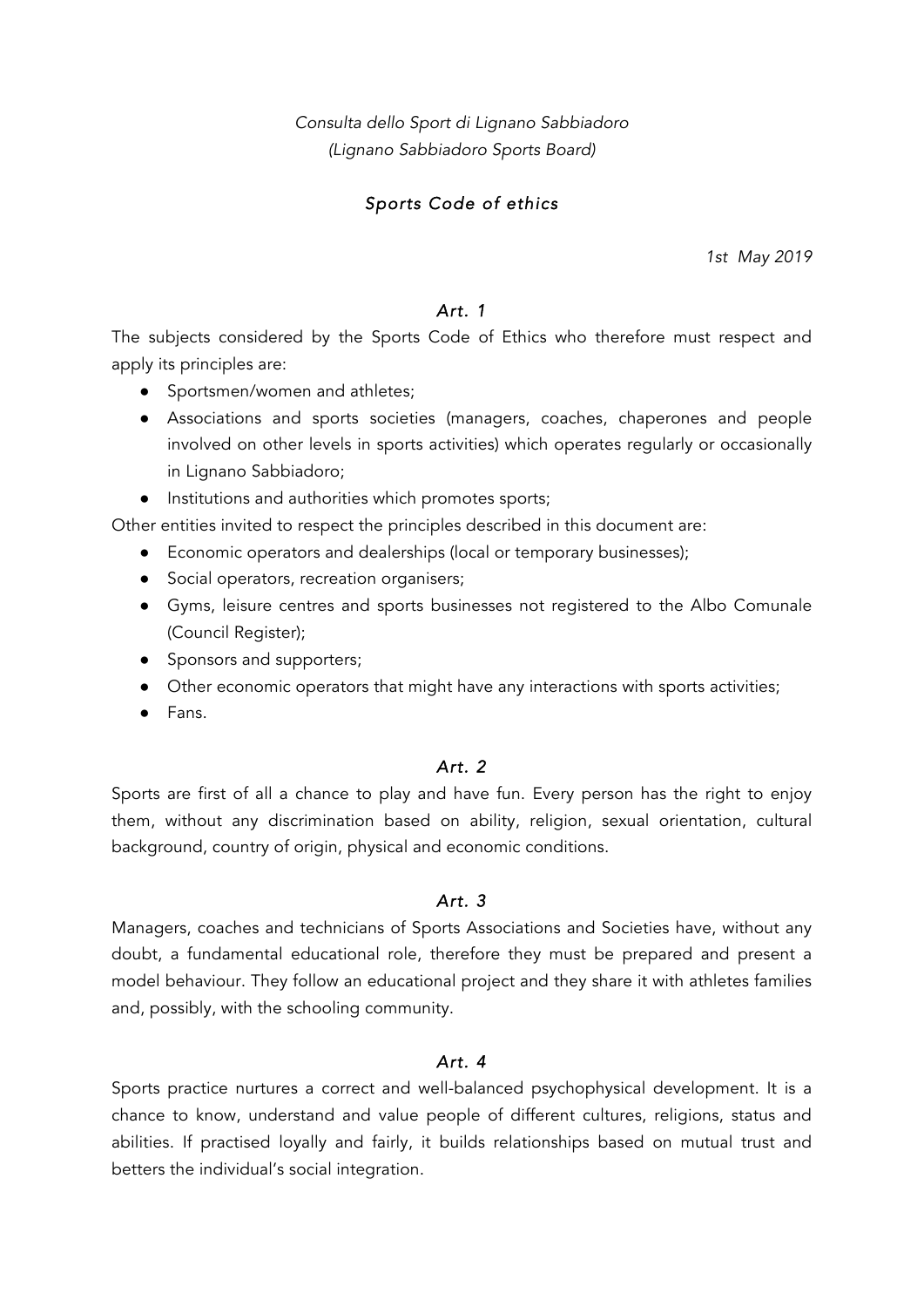#### *Art. 5*

Sports practice is directly connected with environmental awareness: better the environment conditions, better will be the sports practice experience. The participants of this document commit to act and behave respectfully towards the environment, documenting and promoting their actions.

#### *Art. 6*

The agonistic level is considered as one of the possible developments in an athlete's path, not the only target. In sports fun, loyalty and well-being are undeniable goals to achieve, avoiding behaviours and aggravations that could damage the athlete's psychophysical health.

#### *Art.7*

The competitive athlete that shows great merits is endorsed by his whole community. He/She gets to be supported from the Amministrazione Comunale (the Council) through Sports Associations and Societies and the Sports Board. She/he commits to inspire fair moral behaviours and to transfer her/his experiences to Lignano Sabbiadoro community and to to other athletes.

#### *Art. 8*

Sports Associations and Societies commit to:

- offer the athlete the right conditions to practise his/her own sports discipline considering her/his past sports activities, her/his school and after-school commitments, avoiding to impose the sports discipline in an exclusive way;
- Promote different disciplines and sports activities in order to facilitate a larger participation;
- Avail themself of managers, coaches and staff that are suitably trained from a technical and educational point of view;
- Guarantee the recurrent training of their staff;
- Help the growth and the generation turnover in managers, coaches and operators involved in the activities;
- Monitor dangerous, unsportsmanlike and counter-educational behaviours, during sports activities and in the relative facilities;
- Ensure an adequate and enthusiastic welcoming to other guests sports associations and societies.

The athletes and their families commit to:

- Respect the agreements sealed with the sport association or society, in order to end in an effective way the sports, educational and formative course started;
- Take good care of sports equipment and facilities;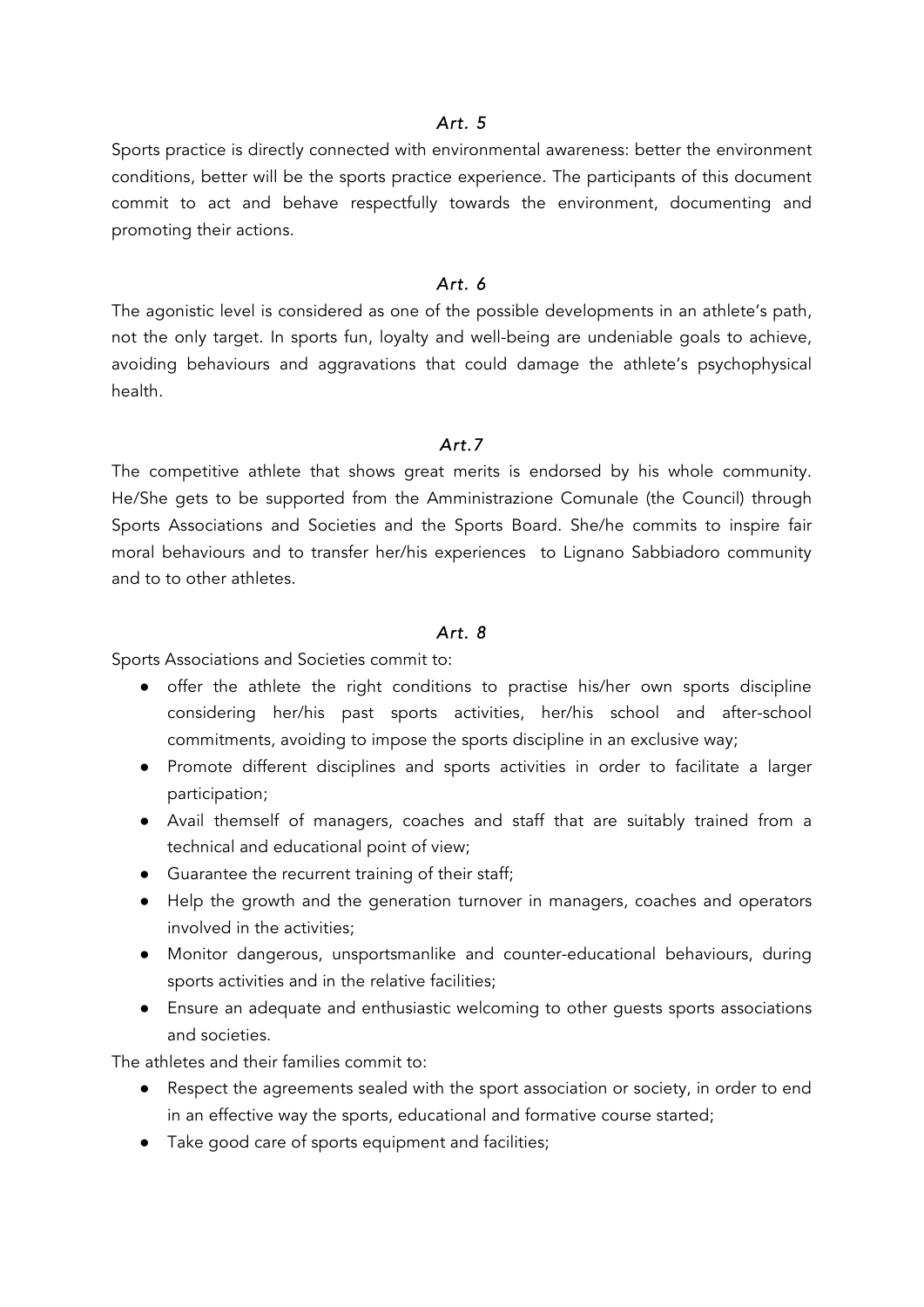- Adopt and honour a highly respectful behaviour towards other athletes (teammates and opponents), referees and audience;
- Respect the coaches, managers and chaperones figures;
- Unconditionally reject doping.

Lignano Sabbiadoro Council commit to:

- Respect and enforce the Ethical Chart of Sports principles, keeping them into account during the evaluation of the work done by the Sports Associations and Societies enrolled in the dedicated register and of the work done by other subjects mentioned in Art. 1, referring eventual facts and considerations to the Sports Board, rewarding who abide by these principles and penalising who act in contrast with them;
- Find an appropriate space, if not available, equipped with basic facilities and safety conditions, to offer to sports associations that request one and that show real and noticeable operations in Lignano Sabbiadoro territory; to keep the sports facilities in optimal conditions so that they can be used for an inclusive activity.

All the subjects involved in the Ethical Chart of Sports (ref. Art. 1) commit to:

- Guarantee the accessibility to the sports disciplines, at the best of their possibilities, with an inclusive approach directed also to the facilities and the events;
- Publicize and support sports activities organised on the territory;
- Coordinate and make themselves available in order to foster the activities practice all year round.

#### *Art. 9*

The Associations who comply to the Ethical Charts of Sports work together in organising events, through information sharing, they participate to the Board of Sports and attend training courses promotes by this institution. They also take an active part in organising bir events planned in the territory, being part of a system and creating a network by sharing experiences, competences and workforce.

#### *Art. 10*

All the Lignano Sabbiadoro Sports Associations and Societies who adhere to the Ethical Chart of Sports are recognisable by a common logo on their uniforms and on their printed material which demonstrates the commitment, the cohesion, the collaboration and it is the distinctive symbol connected to our locality.

*The Ethical Chart of Sports, even if it isn't a legal document, it impose us the moral duty of behaving in an ethical way towards our society, with the purpose of contribute to its healthy and sustainable development.*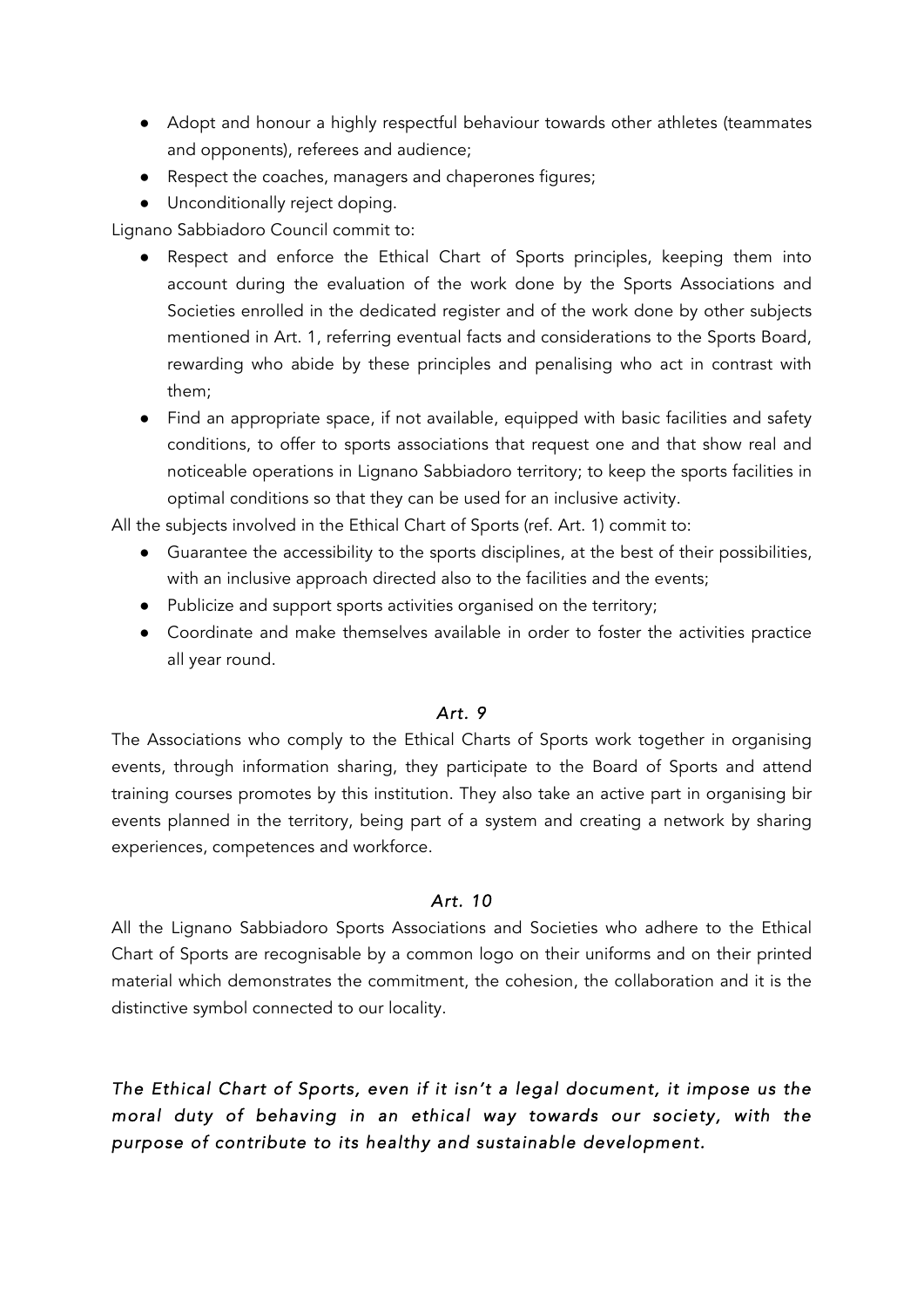## Guidelines

This Ethical Chart of Sports document is Citta di Lignano Sabbiadoro's exclusive property, therefore its use, broadcasting, publication and printing have to be approved by the Board of Sports President or by Lignano Sabbiadoro Major or one of his delegates.

It is forbidden any modification on the text, the structure and the graphic of this document, if not in the dedicated place.

The Ethical Chart of Sport revision has to take place only during the Sports Board assembly by voting, with the 51% majority of the votes and on demand of the Board of Sports President or by Lignano Sabbiadoro Major or one of his delegates or of the President of one of the Societies enrolled in the dedicated Lignano Sabbiadoro Sports Register.

The actions and behaviours in contrast with the Ethical Chart of Sports principles will be highlighted and punctually discussed in the Sports Board assemblies.

The Lignano Sabbiadoro Sports Department is required to take action, according to its competences, against associations or societies that acts in contrast with the Ethical Chart of Sports principles and, in case, to flag to the pertinent federations and bodies behaviours not appropriate.

Lignano Sabbiadoro Major, the Sports Assessor and the Sports Board President are responsible to be the guarantors of the Lignano Sabbiadoro Ethical Charts of Sports.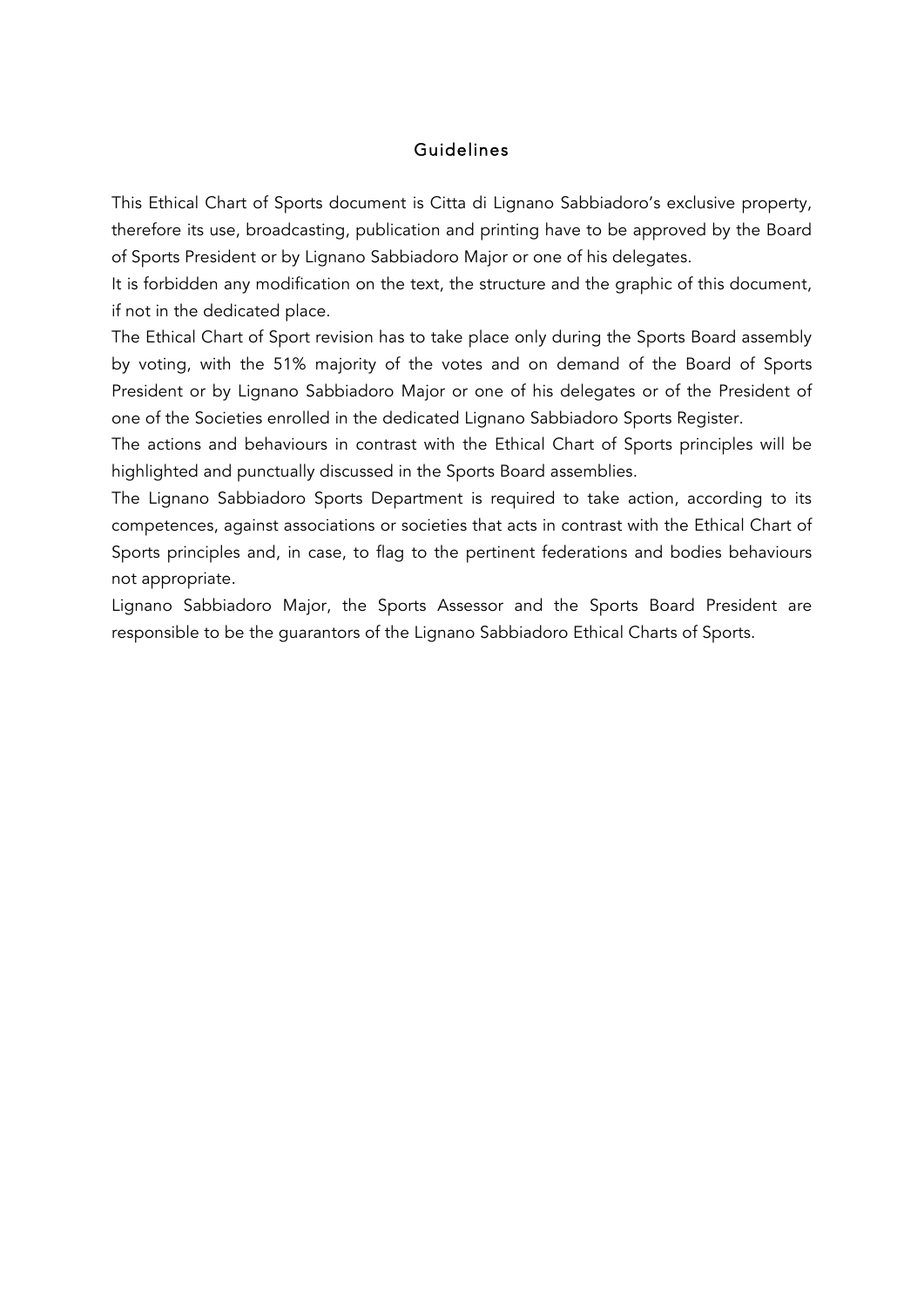## Brief commentary:

# Art. 1 and 9 - the subjects involved in the Ethical Chart of Sports and their collaboration.

The Ethical Chart of Sports principles' effectiveness shows itself through the application of these principles by the hand of all the subjects contributing to Lignano Sabbiadoro sports life.

Only by involving others and sharing the values of this document we can hope to improve the sports environment.

As quoted in Art. 9, it is indeed of paramount importance that the subjects involved in the Ethical Chart of Sports cooperate together in the preparation of events, through the broadcasting of information and by supporting each other.

An active participation of all the educational figures connected to the sport environment and attending training courses and meeting promoted by institutions and societies is of primary necessity. The common effort of planning big events in the territory allows Associations to be a system, creating a network of experiences, competences and workforce.

## Art. 2 and 4 - the accessibility to the sports activity and its social function.

Quoting the article "*Sports are first of all a chance to play and have fun*", it contributes to the happiness that is the expression of the individual's psychophysical and relational wellbeing. Everyone has the right to practise their own favourite sports activity, without any sort of discrimination. Everyone therefore needs to be allowed to work to reach their own goals in their speciality, following their inclinations and ambitions.

It is of fundamental importance that in Lignano Sabbiadoro community, due to its clear sports-touristic characterization, the culture of welcoming, accessibility, inclusion, integration and willingness of satisfy sportsmen/women's needs is adequately stimulated.

The sport practice, carried out with loyalty and fairness, creates mutual trust and helps to socialise, giving people many different chances of knowing, comprehending and appreciating others different cultures, religions, status quo and abilities.

It helps to perceive differences as resources, fostering everyone's the right and wellbalanced psychophysical, intellectual and moral development, it hence promotes and betters the individual' integration in the social contest.

## Art. 3,6 and 7 - education and competition.

Sports is education in first place, so sports associations and societies' coaches, trainers and managers have to be prepared to act in an exemplary way, following an educational project, shared with the athletes families and with the schooling community, which illustrates and facilitates the path to reach the following goals: